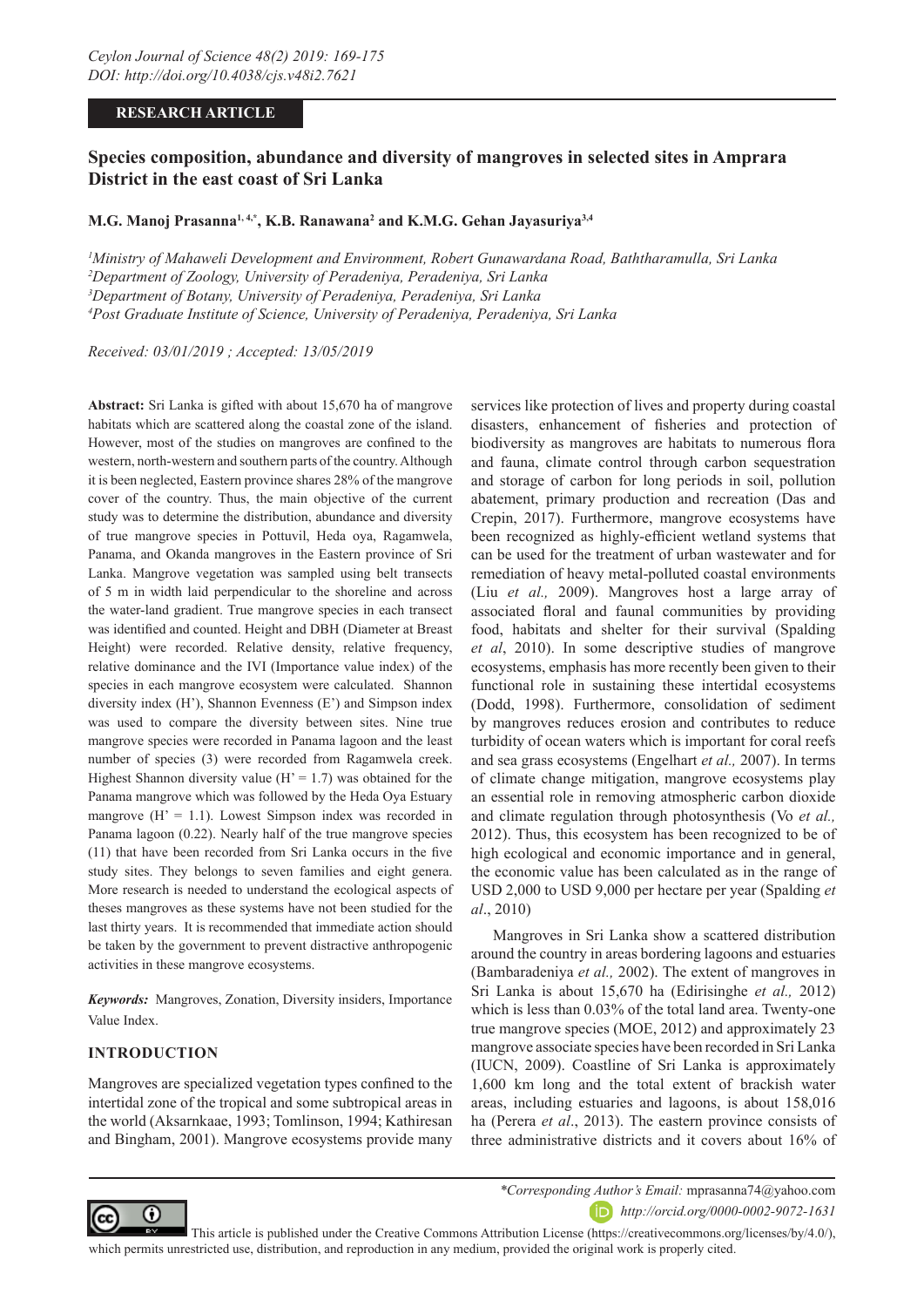the country's land mass. The Eastern province shares many natural resources such as approximately 25% of the beach  $(420 \text{ km})$ ,  $25\%$  of the lagoons,  $28\%$  of the mangroves,  $31\%$ of freshwater marshes, 5% of sand dunes of the country (Jayasingam, 2008).

In Ampara District mangrove ecosystems have been distributed discontinuously along the shoreline. Pottuvil and Panama are two of the major lagoons in the Ampara district. They support some well-grown mangrove ecosystems (personal observations by the authors). However, majority of mangrove studies conducted in last three decade in Sri Lanka were restricted to Southern, Western and North Western provinces (Amarasinghe and Perera, 2017). After the past civil war in North and Eastern province of the country some research have been carried out in North and Eastern province by a few researches (Amarasinghe and Perera, 2017). However, most of these were restricted to Trincomalee and Batticoloa Districts. No reports available on mangroves in Ampara District except the preliminary study conducted by Prasanna *et al.,* (2017). This is may be due to poor accessibility of these mangrove areas. Thus, the objective of this study was to study the mangrove vegetation, their distribution, abundance and diversity of true mangrove species in the lagoons, estuaries and creeks in the coastal stretch of Pottuvil to Okanda in the Ampara district.

According to a preliminary study conducted by Prasanna *et al*., (2017), 16 true mangrove species have been recorded from Eastern Province and eight of those were common to all three Districts. Twelve true mangrove species had been recorded in Ampara district (Prasanna *et al*., 2017).

# **METHODOLOGY**

# **Study sites**

Five mangrove ecosystems located in the coastal stretch from Pottuvil to Okanda in Ampara District were studied in this project. These ecosystems were located on Eastern coastal belt of the country. The studied mangrove ecosystems were Pottuvil lagoon, Heda Oya estuary, Ragamwela creek, Panama lagoon and Okanda creek. These mangrove areas extend over about 35 km on the coastal stretch of the Eastern coast (Figure 1).

All the study sites are located in the dry zone of Sri Lanka. Seasonal rains dominate the climate with one prominent season with heavy rains from December to February (North East monsoon). Average annual rainfall of the sites range from 1200-1500 mm and mean annual temperature range from  $30 - 32$  °C (Jayasingam, 2008). Although, the tidal inundation of this area is very low (<75 cm), during the rainy season whole mangrove areas were submerged by flood water (personal communication and field observations). Most of the coastal belt is dominated by dry mixed evergreen forests and sand dunes (Jayasingham, 2008).

# **Vegetation sampling**

Mangrove vegetation was sampled using belt transect method. Transects were randomly located in the mangrove vegetation from the shoreline towards land. Length of the transects were determined according to the breadth of the mangrove stand, while the width was 5 m. About 10 % of the area of each mangrove site was sampled. Each transect was divided in to 5 m x 5 m sub plots for convenience of sampling. Within each transect true mangrove species were identified and counted. Tree height and the DBH (Diameter at Breast Height) of individuals of true mangrove species were recorded. Data were collected from 608 transects laid in the above five study sites (Table 1).

#### **Data analysis**

Quantitative data were used to calculate the relative density, relative frequency (Magurran, 2004), relative dominance and the Importance value index (IVI,) of the species in each mangrove site. Furthermore, diversity indices based on species richness (Margalef Index,  $D_{Mg}$ ), proportional abundance (Shannon Index H') were computed. Species dominance was estimated using Simpson  $(D - 1)$  index and Shannon Evenness (E) was also computed. These indices were used to explain and compare the diversity of selected Mangrove ecosystems. Shannon index of each mangrove site were compared with others using Hutcheson t-test. Gamma diversity of the studied region was described.

# **RESULTS**

#### **Species Distribution**

Eleven true mangrove species were recorded in the studied sites located in Ampara District. Only two mangrove species, *Lumnitzera racemosa* and *Excoecaria agallocha*  were common to all five study sites, while *Aegiceras corniculatum, Avicennia officinalis, Bruguiera sexangula*  and *Pemphis acidula* each were restricted to a single site (Table 2). Nine true mangrove species were recorded in Panama lagoon while the least number of species (3) were recorded from Ragamwela creek. *L. racemosa* was the most abundant mangrove species in Ragamwela creek, while *Avicennia marina* was the least abundant mangrove species in the same site. *E. agallocha* recorded the highest relative density in the Pottuvil lagoon, Panama lagoon and Heda Oya estuary, while *L. racemosa* recorded with the highest relative density in the Ragamwela and Okanda creek mangroves. *P. acidula, B. sexangula* and *A. officinalis* were recorded only at Panama lagoon (Table 2).

# **Diversity indices**

As revealed from Hutcheson t-test, Shannon diversity values of different study sites were significantly different from each other (Table 3). Highest Shannon diversity value  $(H' = 1.7)$  and the lowest Simpson index value  $(0.22)$  was obtained for the Panama mangrove which was recorded highest number of species among all study sites, followed by the Heda Oya estuary mangrove  $(H' = 1.1)$ . Above two sites were also had the highest Shannon Evenness values (Table 4). The highest Dominance value was (0.78) recorded in Panama lagoon, while the lowest (0.25) in Ragamwela creek. Shannon diversity index for the whole mangrove area is 1.43.

As explained, Highest Shannon and evenness values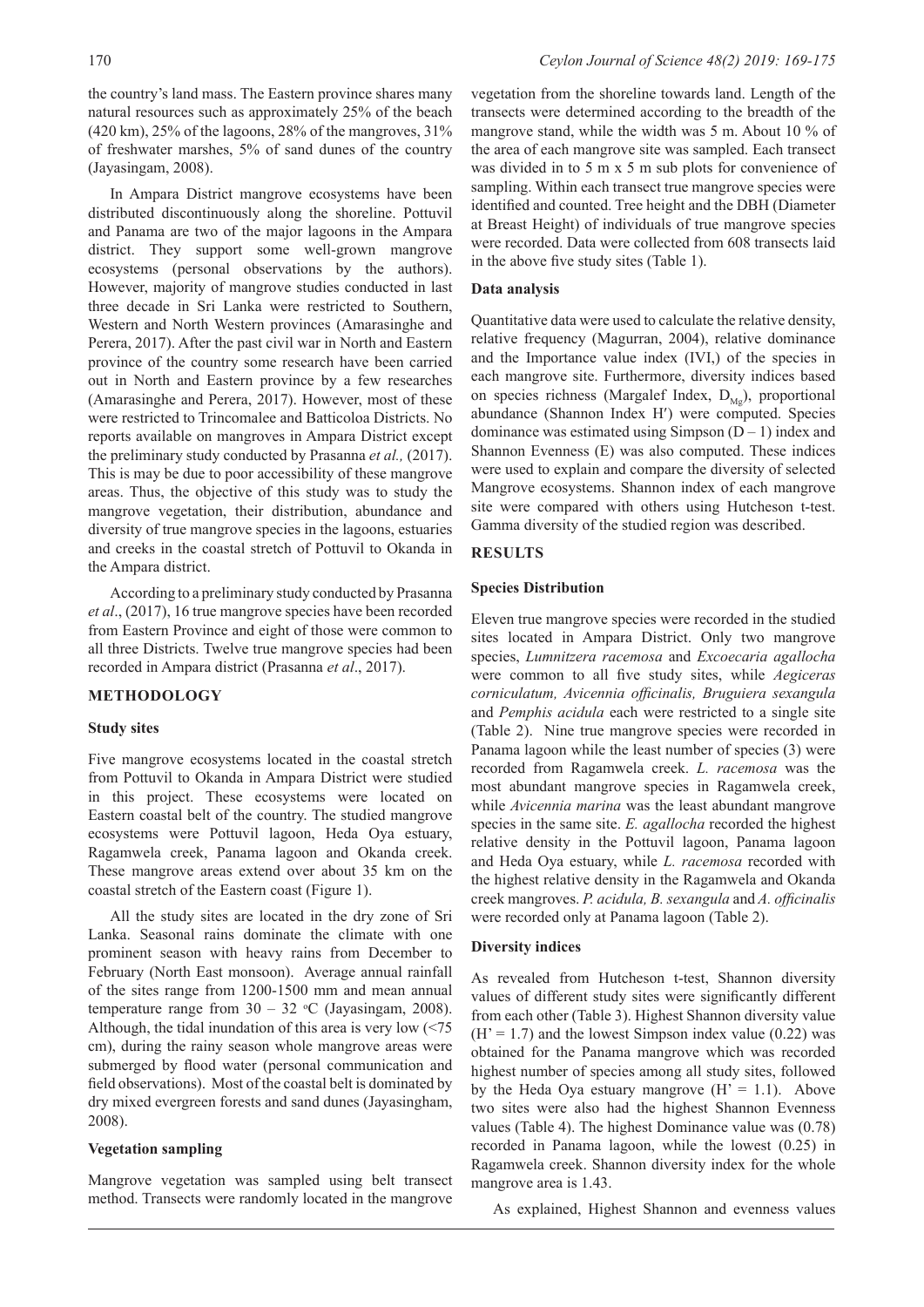

**Figure 1:** Location of the study sites (Modified from Survey Dept. Map).

**Table 1:** Study locations with number of transects studied in each location.

| <b>Study Site</b> | <b>No. Transects</b> | Area covered $(m2)$     |
|-------------------|----------------------|-------------------------|
| Pottuvil Lagoon   | 208                  | $9,100 \text{ m}^2$     |
| Heda Oya Estuary  | 126                  | $4,100 \text{ m}^2$     |
| Ragamwela Creek   | 29                   | $72.5 \text{ m}^2$      |
| Panama Lagoon     | 206                  | $12,425 \text{ m}^2$    |
| Okanda Creek      | 39                   | $1,725 \; \mathrm{m}^2$ |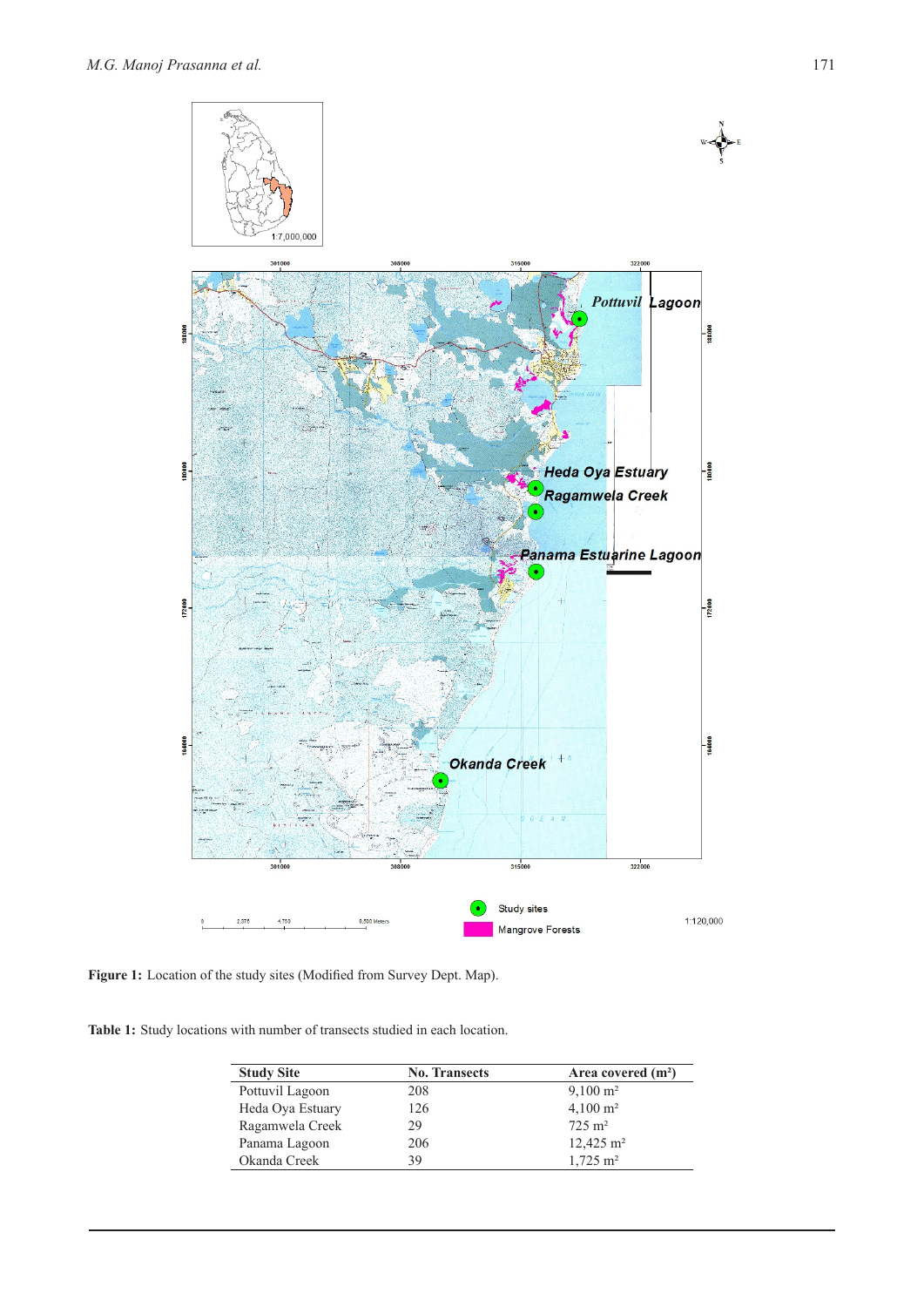| Family         | <b>Species</b>         | Pottuvil<br>Lagoon | Heda<br>ova<br><b>Estuary</b> | Ragamwela<br><b>Creek</b> | Panama<br>Lagoon | Okanda<br><b>Creek</b> |
|----------------|------------------------|--------------------|-------------------------------|---------------------------|------------------|------------------------|
| Myrsinaceae    | Aegiceras corniculatum | $^{+++}$           |                               |                           |                  |                        |
| Avicenniaceae  | Avicennia marina       |                    |                               |                           |                  | $^{++}$                |
|                | Avicennia officinalis  |                    |                               |                           |                  |                        |
| Rhizophoreceae | Bruguiera gymnorrhiza  | $^{+++}$           | $^{++}$                       |                           | $\ddot{}$        | $^{++}$                |
|                | Bruguiera sexangula    |                    |                               |                           |                  |                        |
|                | Rhizophora apiculata   |                    | $^{++}$                       |                           |                  |                        |
|                | Rhizophora mucronata   | $+++++$            |                               |                           | $+++++$          | $^{+++}$               |
| Sterculiaceae  | Heritiera littoralis   | $+$                | $^{++}$                       |                           |                  |                        |
| Combretaceae   | Lumnitzera racemosa    | $^{+++}$           | $^{+}$                        | $++++-$                   | $+++++$          | $+++++$                |
| Lythraceae     | Pemphis acidula        |                    |                               |                           | $^{+}$           |                        |
| Euphorbiaceae  | Excoecaria agallocha   | $+++++$            | $+++++$                       | $++++-$                   | $+++++$          | $+++++$                |
| Total no. sp.  |                        |                    |                               |                           | 9                |                        |

**Table 2:** Abundance and Distribution of Mangroves in Selected Sites.

Absent = -, Less than  $100/ha$  = + (Very Rare), More than  $100/ha$  = ++ (Rare), More than  $200/ha$  = +++ (Common), More than  $300/ha$ = ++++ (Very Common) (Jayathissa *et al*., 2002)

**Table 3:** Hutcheson t-value and associated probability calculated for pairs of study sites.

|           | P values  |          |          |           |         |         |
|-----------|-----------|----------|----------|-----------|---------|---------|
|           |           | Pottuvil | Hada Oya | Ragamwela | Panama  | Okanda  |
| value     | Pottuvil  |          | 0.044    | < 0.001   | < 0.001 | < 0.001 |
|           | Hadaoya   | 2.0      |          | < 0.001   | < 0.001 | < 0.001 |
|           | Ragamwela | 44.0     | 28.8     |           | < 0.001 | < 0.001 |
| Hutcheson | Panama    | 36.4     | 22.4     | 98.5      |         | < 0.001 |
|           | Okanda    | 3.9      | 4.8      | 16.2      | 23.2    |         |

**Table 4:** Diversity indices obtained for studied mangrove ecosystems.

|                       | <b>Pottuvil Lagoon</b> | Heda oya Estuary | Ragamwela Creek | Panama Lagoon | <b>Okanda Creek</b> |
|-----------------------|------------------------|------------------|-----------------|---------------|---------------------|
| No. of Species (S)    |                        |                  |                 |               |                     |
| No. Individuals $(N)$ | 122504                 | 3518             | 149572          | 2873          | 5426                |
| Simpson $(D)$         | 0.44                   | 0.46             | 0.75            | 0.22          | 0.52                |
| Shannon $(H')$        | 1.041                  | 1.09             | 0.41            | 1.66          | 0.91                |
| Evenness $(E)$        | 0.581                  | 0.68             | 0.38            | 0.76          | 0.57                |
| Dominance (1-D)       | 0.55                   | 0.54             | 0.25            | 0.78          | 0.48                |

**Table 5:** Importance Value Index of mangrove species observed in each study cite.

|                        | <b>Study Sites</b> |        |          |           |        |  |  |
|------------------------|--------------------|--------|----------|-----------|--------|--|--|
| <b>Species</b>         | <b>Pottuvil</b>    | Panama | Heda oya | Ragamwela | Okanda |  |  |
| Aegiceras corniculatum | 20.16              |        |          |           |        |  |  |
| Avicennia marina       |                    | 83.13  |          | 3.46      | 61.31  |  |  |
| Avicennia officinalis  |                    | 34.39  |          |           |        |  |  |
| Bruguiera gymnorrhiza  | 26.19              | 8.54   | 66.47    |           | 20.82  |  |  |
| Bruguiera sexangula    |                    | 8.57   |          |           |        |  |  |
| Excoecaria agallocha   | 179.03             | 128.58 | 163.38   | 77.66     | 122.69 |  |  |
| Heritiera littoralis   | 0.59               |        | 67.45    |           |        |  |  |
| Lumnitzera racemosa    | 19.31              | 64.58  | 9.67     | 274.08    | 194.73 |  |  |
| Pemphis acidula        |                    | 1.56   |          |           |        |  |  |
| Rhizophora apiculata   |                    | 1.92   | 50.18    |           |        |  |  |
| Rhizophora mucronata   | 148.51             | 112.16 |          |           | 26.08  |  |  |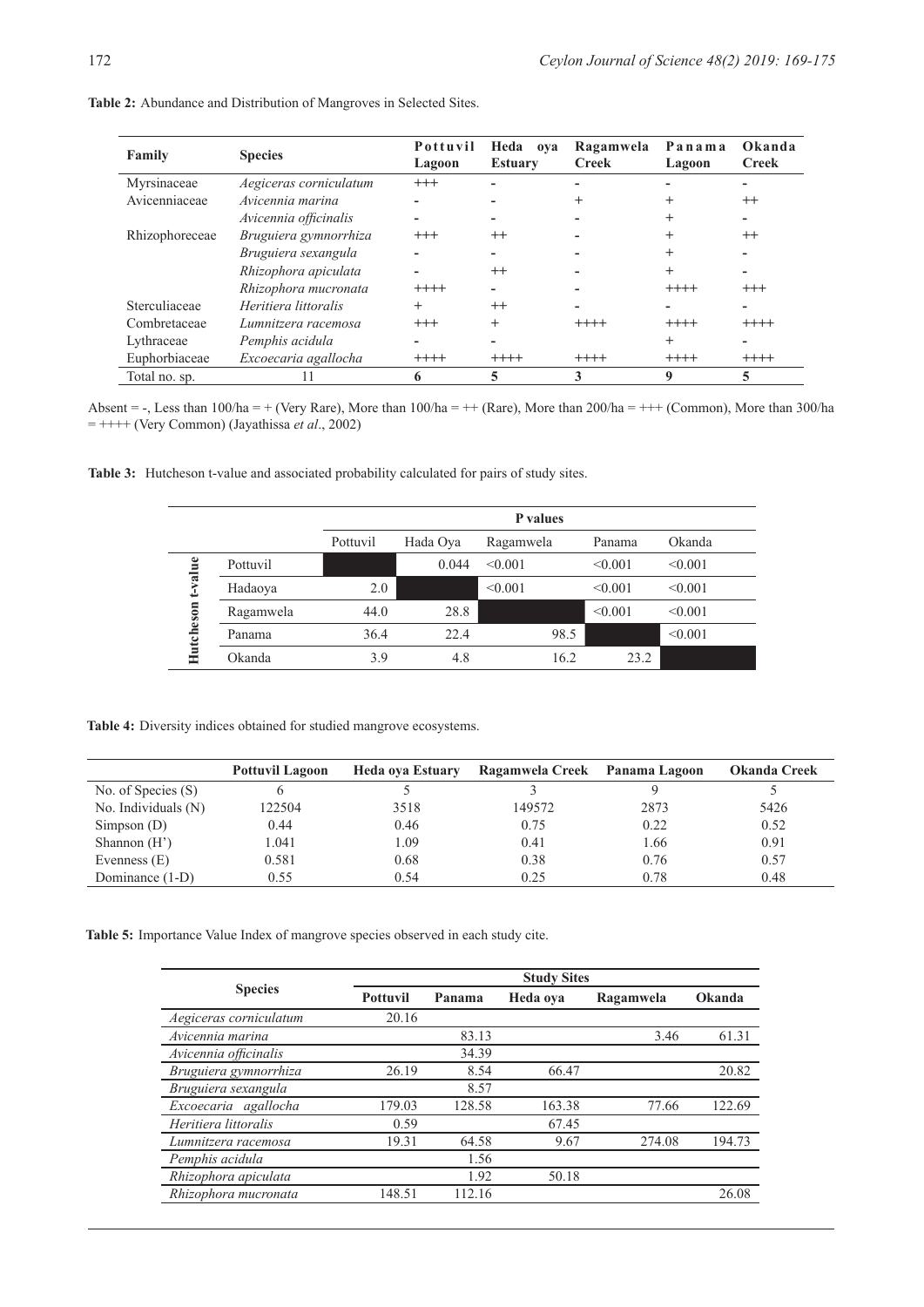

**Figure 2:** Girth classes distribution of individuals of mangrove species in each study site.



**Figure 3:** Height classes distribution of individuals of mangrove species in each study site.

were obtained in Panama lagoon. The least Shannon H' and evenness (E) was recorded in Ragamwela creek at 0.41 and 0.38, respectively. Though the species richness was same in both ecosystems namely, Hada Oya estuary and Okanda creek, the diversity and evenness could be changed with the number of species present in the sampling site and with stand tree density (Krishnanantham *et al*., 2015). Simpson's Index of Diversity (1-D) is between 0.75 - 0.22 among all study sites. The lowest Simpson's Index of diversity has been recorded in the Panama lagoon, while the highest value has been recorded in Ragamwela Creek. The lowest Simpson's Index of diversity has been recorded in the Panama estuarine lagoon, while the highest value has been recorded in Ragamwela Creek.

#### **Importance Value Index**

IVI for species was calculated for the five sites separately and for all the mangrove areas together enabling comparison with other mangrove areas in Sri Lanka. Among all observed mangrove species the highest IVI was obtained for *L. racemosa* in Ragamwela creek (274.08) while the lowest IVI was recorded for the *H. littoralis*  (0.59) in Pottuvil lagoon. IVI of *E. agallocha* in Heda Oya

estuary, Panama lagoon and Pottuvil lagoon mangroves were relatively high. *L. racemosa* recorded highest IVI in Okanda creek and Ragamvela creek (Table 5).

# **Height and girth class distribution of the mangrove species**

Except for Heda Oya and Okanda mangrove sites, all the other mangrove sites consist of  $> 40\%$  of the individuals in the girth class 10 -20 cm (Figure 2). In the Heda Oya and Okanda mangroves,  $\sim$  40 and 35 % of the individuals, respectively were in the girth class category 31-40 cm or above. A similar situation could be seen when the height class distribution was considered. Except in Heda Oya, > 50 % individuals in all the other sites were within the height class of 1-5 m (Figure 3). In Heda Oya  $\sim$  40 % individuals were in the height class of 10-15 m or above, whereas, only 30 % of the individuals of mangroves in Heda Oya were in the 1-5 m height class.

#### **DISCUSSION**

Nearly half of the true mangrove species (11) recorded in Sri Lanka occurs in the five study sites (Table 2) and they belong to eight genera and seven families. All sites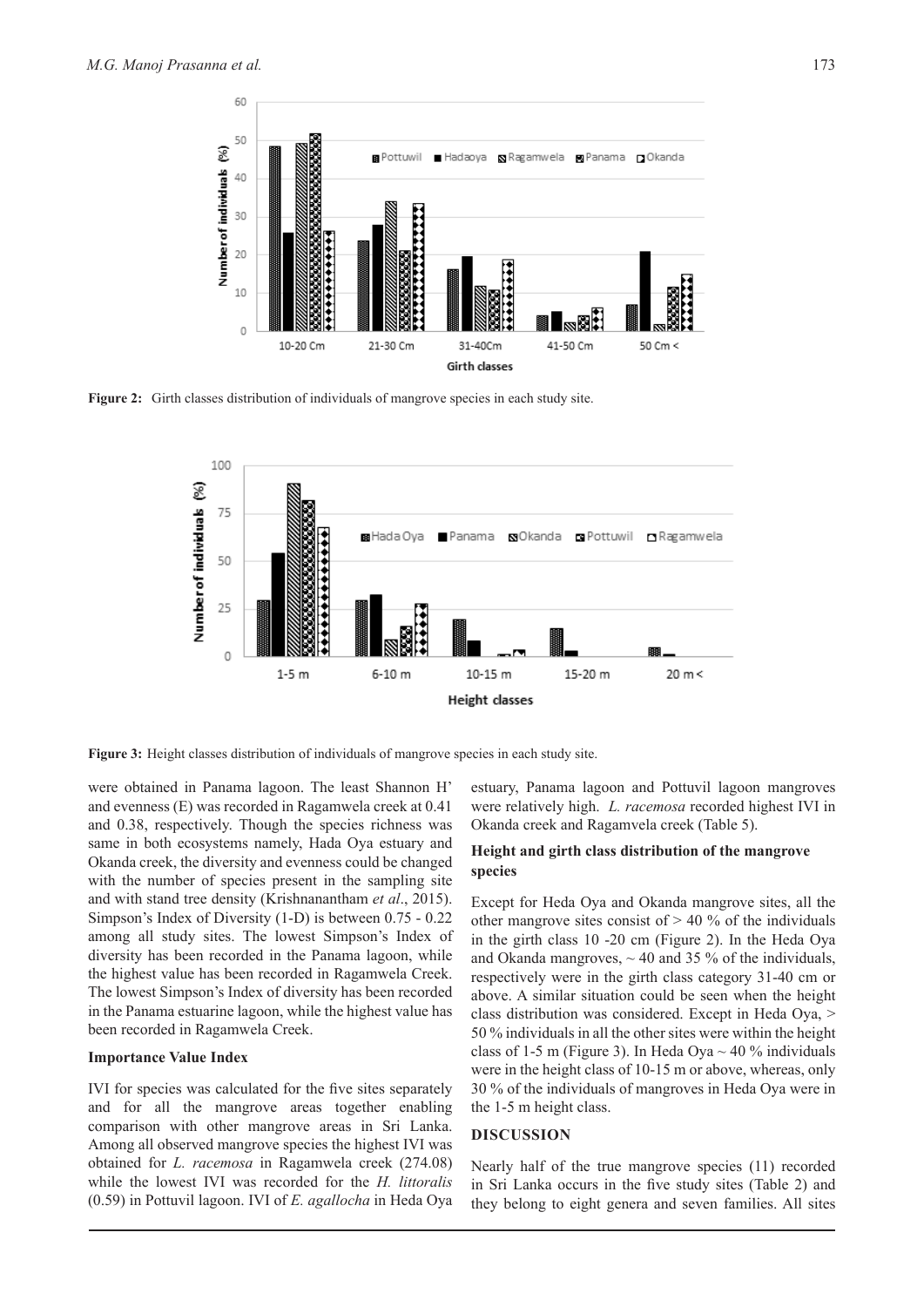are situated in the same geographic as well as in the same climatic region. However, species distribution showed considerable differences. This may be attributed to differences of these mangroves with respect to their hydrology, soil salinity variations and other edaphic factors (soil nutrition, texture, bulk density etc.). Mangrove ecosystem in associated with Panama lagoon was the most diverse system among all the study sites (Table 4). Thus, this particular mangrove community can be identified as one in a higher successional stage because around 40% of plants were exceeding 20 cm of girth and less disturbed site than the other studied sites. Same factor is revealed from the tree height measurements of individuals. Further, Panama mangrove harbors both high salinity preferring as well as low salinity preferring species as it is an lagoon as well it is connected with the Wila Oya which is a branch of Hada Oya in the upper area. Although, *Sonneratia caseolaris* has been recorded as a common mangrove species in mangroves of Ampara District (Prasanna *et al*., 2017), we did not encounter this species in any of the five study sites.

Species richness and diversity in five selected sites were significantly varied from one another as revealed by the Shannon diversity index (Table 3,  $p < 0.05$ ). This could also be attributed to the differences is hydrology that can affect seed/ seedling dispersal and therefore, the variability of seed rain characteristic to each study site, soil salinity and degree of human interference. However, according to the survey *L. racemosa* and *E. agallocha* were recorded in all five sites, while *P. acidula* was recorded only from Panama lagoon mouth. During the study, Considerable number of individuals of dead *P. acidula* plants were also observed and this is probably due to the changes of wave patterns due to the high speed heavy naval boats operating in the lagoon and recently constructed artificial water breaker in the right bank of lagoon mouth. *P. acidula* is naturally found on sandy substratum close to the beaches/ sea, mouths of lagoons and estuaries. According to our field observations remaining living trees are also not in good condition and thus this species could be wiped out from this site. Unfortunately, this is the only known site of *P. acidula* in the Ampara District of the east coast of Sri Lanka.

Species diversity of the study sites of the Ampara district is lower than that of the sites in Kala Oya estuary (1.34 - 1.76) as reported by Perera *et al*., (2013) except for that of the Panama lagoon which has a similar diversity to sites in Kala Oya estuary. Further, the species diversity of all the study sites have higher diversity and evenness than those reported for Irakkandy lagoon in Batticoloa (H'= 0.86 and E = 0.54 as reported by Krishananantham *et al*., 2015), except for the Ragamwela creek which recorded the lowest diversity during the current study. Diversity indices indicated that diversity of the study area is moderate and similar to that observed in the Western dry zone mangroves of Sri Lanka. Shannon diversity index calculated for the mangroves in the whole study area was higher than that of Irakkandy lagoon (Krishananantham *et al.,* 2015) and it is similar to those recorded for Kala Oya estuary by Perera *et al.* (2013).

Distribution of *E. agallocha* in Panama and Pottuvil lagoons is more extensive than in the other mangrove areas. Bark of *E. agallocha* contains a poisonous latex, which irritates skin and eyes if they come into contact and it may even cause blindness (Kathiresen, 2015). Therefore, wood of this species is not used as firewood. Leaves of *E. agallocha* were not preferred as fodder by wild animals and other livestock species such as cows and goats (Mathiventhan and Jayasingam, 2012). This species has the ability to grow in waters edge with high salinity as well as a back mangrove with low salinity. Further, this plant is also observed in muddy substrata as well as in sandy soils. According to Feller and Sitnik (1996), some mangrove species have double distribution; a broad capacity to tolerate environmental conditions and consequently, they may be abundant in two different zone in the same ecosystem. This must be the reason for high density of *E. agallocha* in all the study areas. On the other hand, unusual abundance of *E. agollocha* may also be because that other species in the ecosystem have been utilized (cut) by people for various purposes and *E. agallocha* is left behind as it is not used due to the reasons discussed above.

The importance value index (IVI) is very important to compare the ecological significance of species (Lamprecht, 1989). It indicates the extent of dominance of a species in the structures of a forest stand (Curtis and McIntosh, 1951). It is specified that species with the greatest importance value are the dominants of the forest. Accordingly, *L. racemosa*  and *E. agallocha* are the most important mangrove species in all the major mangrove areas in Ampara District. An IVI value of 174.58 has been reported in Batticaloa lagoon for *E. agallocha* by Perera and Amarasinghe (2014). It was slightly lower than the value obtained at Pottuvil lagoon (179.03), while slightly higher than that observed in all the other study sites (Figure 4.1). In the same study, Perera and Amarasinghe in 2014 have recorded, IVI as 88.08 for *R. mucronata* in Batticaloa lagoon which was less than the IVI reported in the present study for *R. mucronata* at Pottuvil lagoon (148.51), Panama lagoon (112.16), while higher than the Okanda creek (26.08). Perera and Amarasinghe (2014) have also reported IVI values of *R. mucronata* and *A. marina* as 87.73 and 63.94, respectively in the Uppar lagoon in the east coast of Sri Lanka.

According to the study, the mangrove ecosystems in the Ampara district were highly diversified. However, all the study sites were under various kind of anthropogenic pressure. The man made canal through the lagoon mouth, which is used to move large naval boats in Panama lagoon is undesirable for the health of the lagoon, specifically to the mangrove vegetation. It might change the natural hydrology and chemical parameters of the lagoon and caused a change of the distribution of mangrove species and disturb life cycle of crustaceans such as shrimps and crabs. This man-made canal keeps the lagoon open to the sea throughout the year. All those have provided habitats for large number of faunal species especially Pottuvil and Heda Oya mangrove are the only mangrove ecosystems in the country where elephants are residing as nearby villagers confirmed that elephants inhabit this mangrove patch for more than three months a year. Therefore, it is